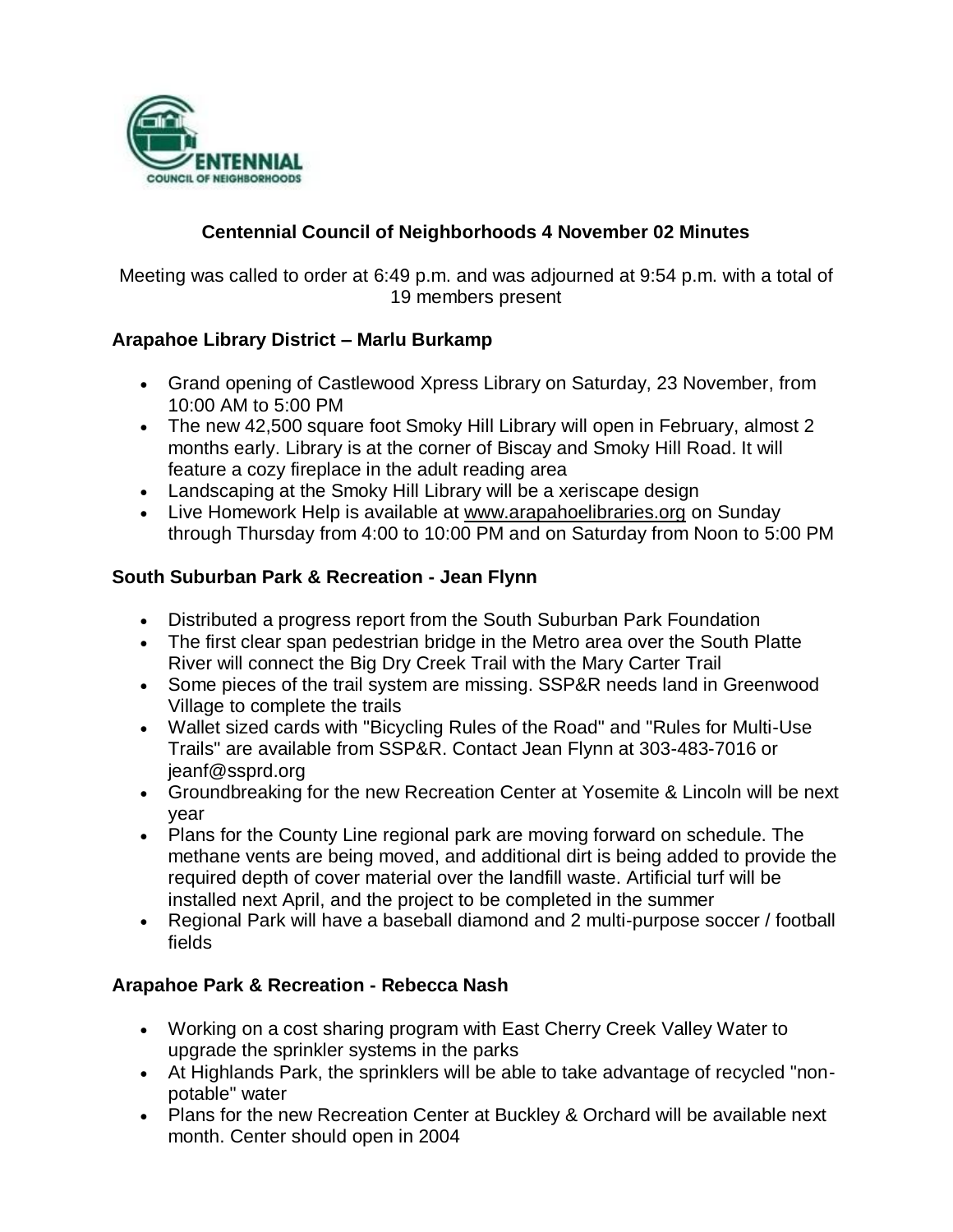## **Arapahoe Sheriff's Office - Bruce Williamson**

- There have been a couple of serious accidents because of speeding, but not drag racing or DUI
- Halloween activities were subdued because of the weather
- Aggressive driving campaign was conducted for 3 weekends, and will continue to be scheduled in the future
- Information about the hazardous waste collection will be announced shortly
- There were armed robberies and assaults of teenagers at 2 local parks recently
- The Sheriff's Impact Team worked on recovering the stolen Douglas County machine gun which was recovered in Aurora
- The Sheriff's Office will hold the "Advance meeting" on 18, 21, and 22 November

#### **Parker Fire District - Jim Drummond**

- All 4 of the Fire Districts are working on plans for Homeland Security of critical infra-structures, water systems, and communications (emergency and other critical businesses)
- Fire Prevention information is available at: www.parkerfire.org.
- Home safety checklists were sent home with each child in school. If a large percentage of the checklists are signed by the parents and returned to school, Parker firefighters provide a pizza party for the school
- Automated External Defibrillators are available through Miller Life Safety for \$3368.00. Training is included. These computerized devices can be used by trained ordinary lay people to help someone having a heart attack before the professional medical rescue units arrive. Businesses and public buildings are buying more of these devices.

## **City of Centennial – Mayor - Randy Pye**

- City has just completed a 2 day retreat. Council needs to get out of "day-to-day operational mode" and back into a "policy making mode"
- A strategic plan was developed. The "vision" for the City goes out to the year 2012
- Developed 14 principles that will guide City policies, decisions, and actions.
- 5 broad range goals were developed, covering the period out to 2008. Each goal has 5 or 6 specific objectives to accomplish by 2008
- Created "Policy Agenda" based on goals, with 7 specific issues to take action on within the next year, with 6 additional high priority items
- Created an "Action Agenda" for the year 2003
- Also created a "Management Agenda" for management & staff for year 2003. Identified 12 specific projects for service improvements and management processes
- So everyone in the City can be kept informed, the City will create a 90 day moving calendar which will show those items that the City will address and take action on in the next 90 days
- Created a "Value System" based on 5 core areas for employees, City Council, and citizens
- Also created a set of "House Rules" for interactions between the City Council members, and for interactions between the Council and citizens. Rules will be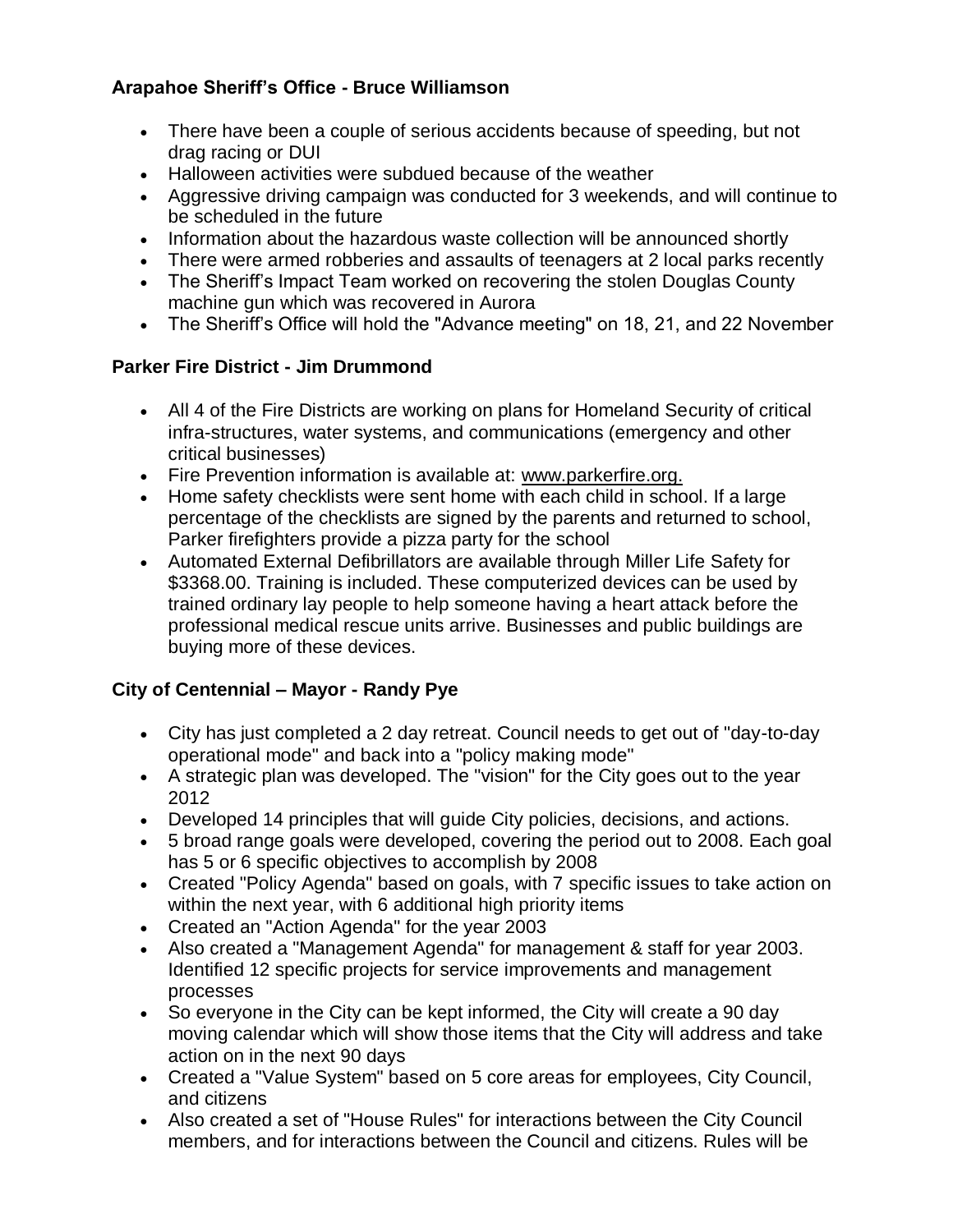published and displayed in City Council chambers. These rules will include a "Code of Conduct"

- A review will be held every 90 days to determine the status of "where we are" in meeting these goals and objectives. A retreat will be held in a year to plan for the next year.
- Details of this information will be published on the City's web site, probably within the next few weeks. Citizens will know "where the City is headed"

## **City of Centennial – Council, Ward 2 - Becky Lennon**

- If residents buy merchandise outside the City and have it delivered to their home, Centennial does not get any City sales tax
- Residents of surrounding areas, who buy within the City & have home delivery, also avoid the City sales tax

# **City of Centennial – Council, Ward 3 - Andrea Suhaka**

- Budget process has started for the year 2003. Public hearing dates will be announced
- City is still short of funds and funding for the Capital Improvement Program, especially for major road work, will be in short supply
- Because of the economy, all forms of taxes are less than originally expected

# **CenCON Reports - President - Cathy Noon**

- Long-time CenCON representatives Bob Ross and Ty Henken are retiring
- CenCON will gather more information concerning Officer and Director liability insurance
- CenCON will also re-examine the 501-C3 non-profit status with the IRS. Mike Sutherland volunteered to help with this
- On 11 November, a schedule of snow plowing for City streets will be available. Copies will be available at the next meeting
- Status list of major road projects will be sent to all members, and also put on the CenCON web site
- Serious problems continue with URS. Information is not getting sent to the HOAs. Cannot determine what procedures should be followed in getting information distributed. Not sure if CenCON is getting all the developer plans
- Citizens who attend the Planning & Zoning meetings have the impression that the required preliminary work is not done by URS, and meetings are being extended to 5 and 6 hours trying to resolve issues that should be completed before the P&Z meeting. The City is getting a bad reputation
- The meetings are perceived as adversarial between Land Use (URS) and the citizens. Questions are raised at the meeting, but answers are not available and there is no time to explore the issue. Policies / Procedures / Process need to be established for Land Use and this information provided to all citizens
- CenCON comments are based on the plans as received. After submittal of comments, there are no plan updates provided to CenCON and at P&Z meetings, the comments don't apply to the revised plans
- Land Use appears to only look at technical specifications, and not the overall impact of the development